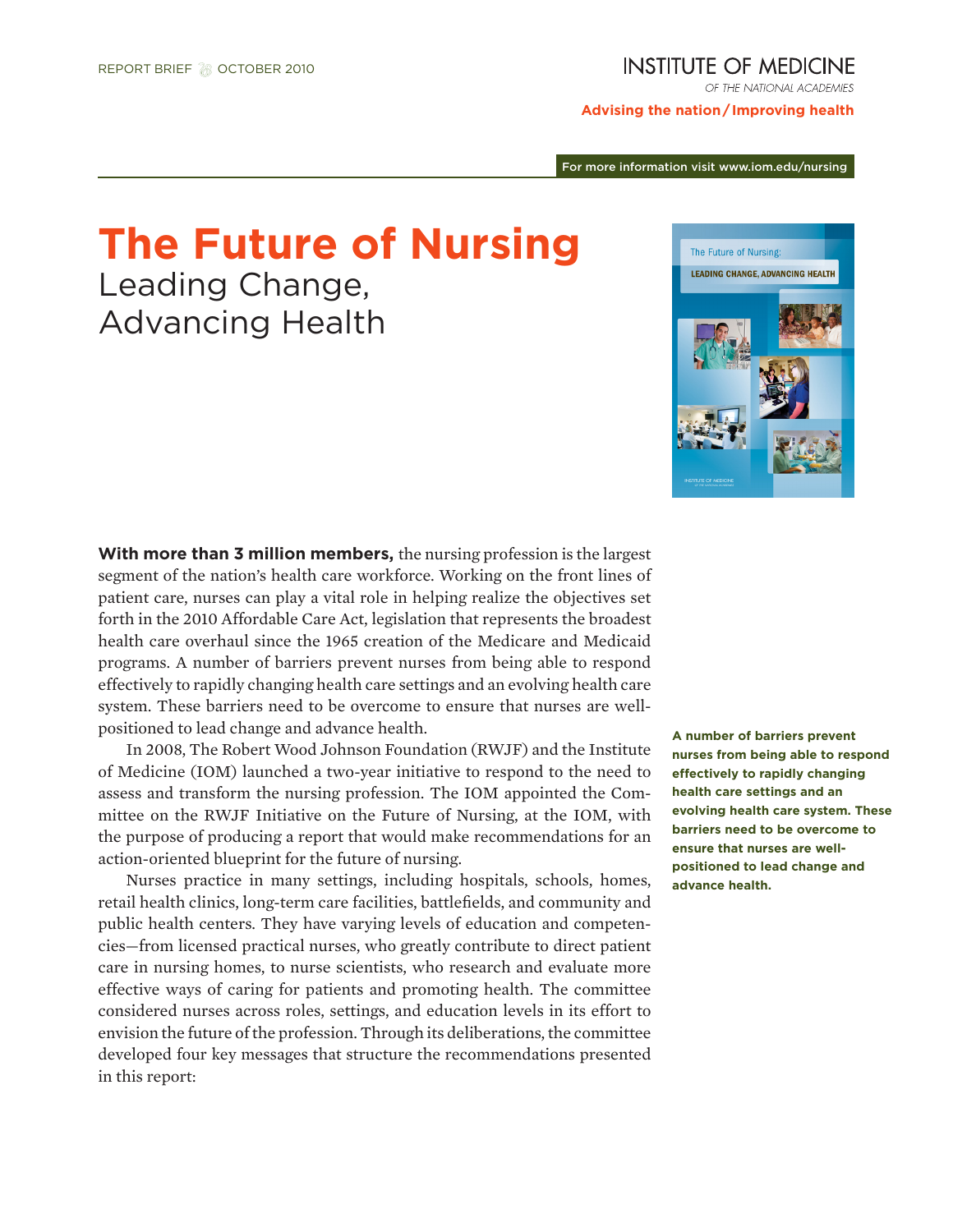### **1) Nurses should practice to the full extent of their education and training.**

While most nurses are registered nurses (RNs), more than a quarter million nurses are advanced practice registered nurses (APRNs), who have master's or doctoral degrees and pass national certification exams. Nurse practitioners, clinical nurse specialists, nurse anesthetists, and nurse midwives all are licensed as APRNs.

Because licensing and practice rules vary across states, the regulations regarding scope-ofpractice—which defines the activities that a qualified nurse may perform—have varying effects on different types of nurses in different parts of the country. For example, while some states have regulations that allow nurse practitioners to see patients and prescribe medications without a physician's supervision, a majority of states do not. Consequently, the tasks nurse practitioners are allowed to perform are determined not by their education and training but by the unique state laws under which they work.

The report offers recommendations for a variety of stakeholders—from state legislators to the Centers for Medicare & Medicaid Services to the Congress—to ensure that nurses can practice to the full extent of their education and training. The federal government is particularly well suited to promote reform of states' scopeof-practice laws by sharing and providing incentives for the adoption of best practices. One subrecommendation is directed to the Federal Trade Commission, which has long targeted anticompetitive conduct in the health care market, including restrictions on the business practices of health care providers, as well as policies that could act as a barrier to entry for new competitors in the market.

High turnover rates among new nurses underscore the importance of transition-topractice residency programs, which help manage the transition from nursing school to practice and help new graduates further develop the skills

needed to deliver safe, quality care. While nurse residency programs sometimes are supported in hospitals and large health systems, they focus primarily on acute care. However, residency programs need to be developed and evaluated in community settings.

## **2) Nurses should achieve higher levels of education and training through an improved education system that promotes seamless academic progression.**

To ensure the delivery of safe, patient-centered care across settings, the nursing education system must be improved. Patient needs have become more complicated, and nurses need to attain requisite competencies to deliver high-quality care. These competencies include leadership, health policy, system improvement, research and evidence-based practice, and teamwork and collaboration, as well as competency in specific content areas including community and public health and geriatrics. Nurses also are being called upon to fill expanding roles and to master technological tools and information management systems while collaborating and coordinating care across teams of health professionals.

Nurses must achieve higher levels of education and training to respond to these increasing demands. Education should include opportunities for seamless transition into higher degree programs—from licensed practical nurse (LPN)/ licensed vocational nurse (LVN) diplomas; to the associate's (ADN) and bachelor's (BSN) degrees; to master's, PhD, and doctor of nursing practice (DNP) degrees. Nurses also should be educated with physicians and other health professionals both as students and throughout their careers in lifelong learning opportunities. And to improve the quality of patient care, a greater emphasis must be placed on making the nursing workforce more diverse, particularly in the areas of gender and race/ethnicity.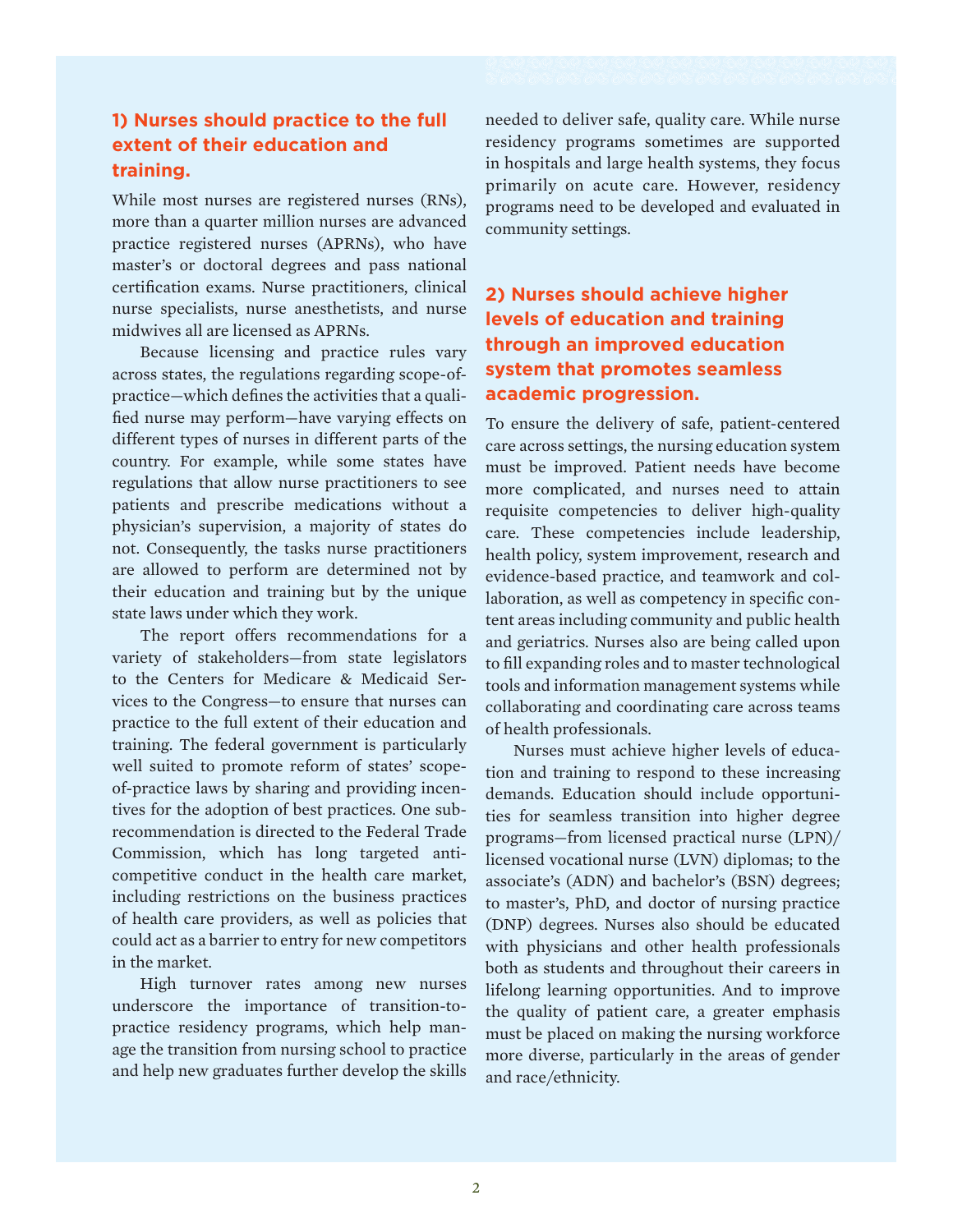**To ensure the delivery of safe, patient-centered care across settings, the nursing education system must be improved. Patient needs have become more complicated, and nurses need to attain requisite competencies to deliver high-quality care.** 

### **3) Nurses should be full partners, with physicians and other health care professionals, in redesigning health care in the United States.**

Efforts to cultivate and promote leaders within the nursing profession—from the front lines of care to the boardroom—will prepare nurses with the skills needed to help improve health care and advance their profession. As leaders, nurses must act as full partners in redesign efforts, be accountable for their own contributions to delivering high-quality care, and work collaboratively with leaders from other health professions.

Being a full partner involves taking responsibility for identifying problems and areas of system waste, devising and implementing improvement plans, tracking improvement over time, and making necessary adjustments to realize established goals. In the health policy arena, nurses should participate in, and sometimes lead, decision making and be engaged in health care reform-related implementation efforts. Nurses also should serve actively on advisory boards on which policy decisions are made to advance health systems and improve patient care.

In order to ensure that nurses are ready to assume leadership roles, nursing education programs need to embed leadership-related competencies throughout. In addition, leadership development and mentoring programs need to be made available for nurses at all levels, and a culture that promotes and values leadership needs to be fostered. All nurses must take responsibility for their personal and professional growth by developing leadership competencies and exercising these competencies across all care settings.

### **4) Effective workforce planning and policy making require better data collection and an improved information infrastructure.**

Planning for fundamental, wide-ranging changes in the education and deployment of the nursing workforce will require comprehensive data on the numbers and types of health professionals including nurses—currently available and required to meet future needs. Once an improved infrastructure for collecting and analyzing workforce data is in place, systematic assessment and projection of workforce requirements by role, skill mix, region, and demographics will be needed to inform changes in nursing practice and education.

The 2010 Affordable Care Act mandates the creation of both a National Health Care Workforce Commission to help gauge the demand for health care workers and a National Center for Workforce Analysis to support workforce data collection and analysis. These programs should place a priority on systematic monitoring of the supply of health care workers across professions, review of the data and methods needed to develop